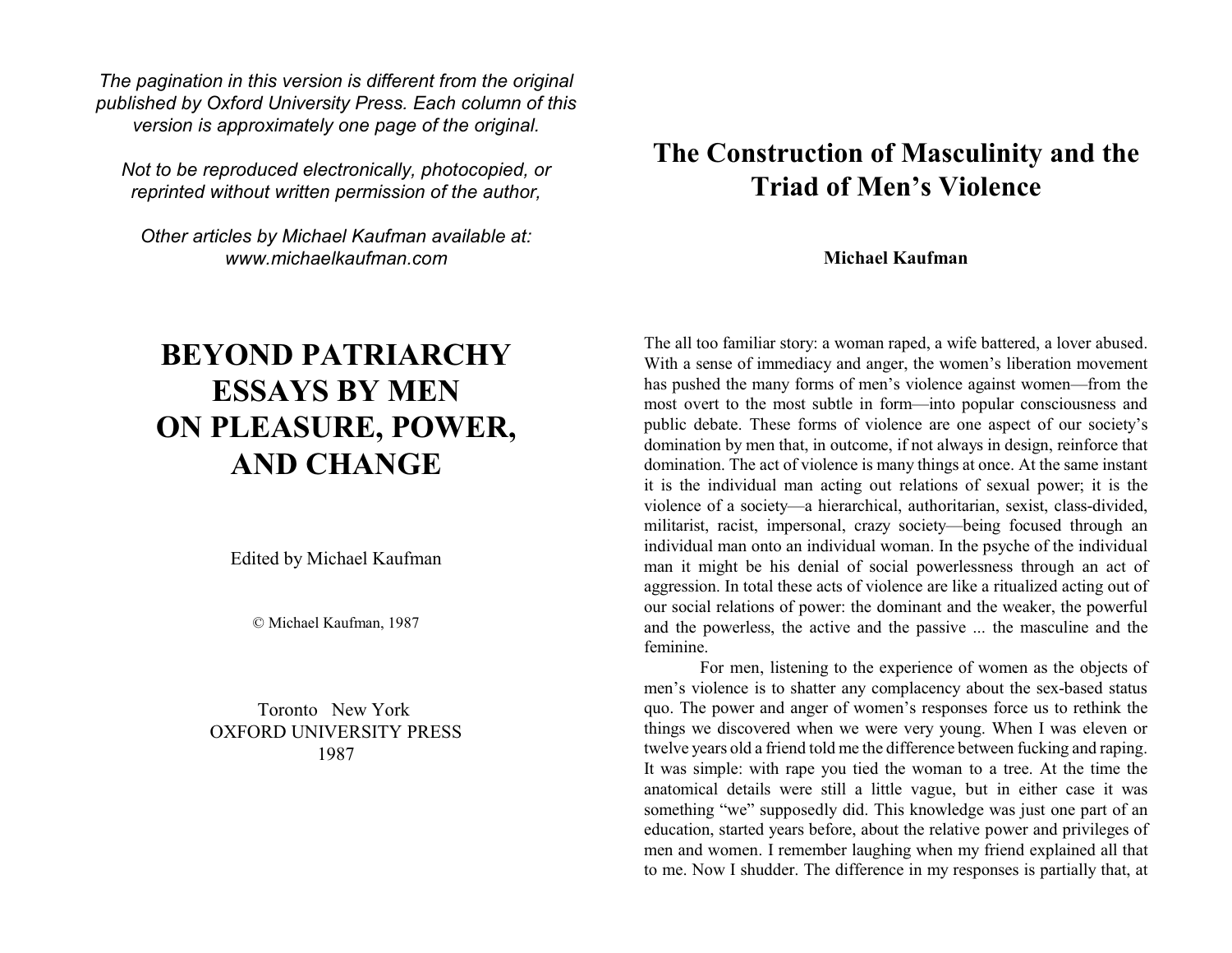twelve, it was part of the posturing and pretense that accompanied my passage into adolescence. Now, of course, I have a different vantage point on the issue. It is the vantage point of an adult, but more importantly my view of the world is being reconstructed by the intervention of that majority whose voice has been suppressed: the women.

This relearning of the reality of men's violence against women evokes many deep feelings and memories for men. As memories are recalled and recast, a new connection becomes clear: violence by men against women is only one corner of a triad of men's violence. The other two corners are violence against other men and violence against oneself.

On a psychological level the pervasiveness of violence is the result of what Herbert Marcus called the "surplus repression" of our sexual and emotional desires.<sup>1</sup> The substitution of violence for desire (more precisely, the transmutation of violence into a form of emotionally gratifying activity) happens unequally in men and women. The construction of masculinity involves the construction of "surplus aggressiveness." The social context of this triad of violence is the institutionalization of violence in the operation of most aspects of social, economic, and political life.

The three corners of the triad reinforce one another. The first corner—violence against women—cannot be confronted successfully without simultaneously challenging the other two corners of the triad. And all this requires a dismantling of the social feeding ground of violence: patriarchal, heterosexist, authoritarian, class societies. These three corners and the societies in which they blossom feed on each other. And together, we surmise, they will fall.

### **THE SOCIAL AND INDIVIDUAL NATURE OF VIOLENCE AND AGGRESSION**

### *Origins of Violence*

The most vexing question in the matter of men's violence is, of course, its biological roots. It would be very useful to know whether men in particular, or humans in general, are biologically (for example, genetically or hormonally) predisposed to acts of violence against other humans.

From the outset, feminism has been careful to draw a distinction between sex and gender. The strictly biological differences between the sexes form only the substrate for a society's construction of people with gender. Indeed, the appeal of feminism to many men, in addition to the desire to

ally ourselves with the struggle of our sisters against oppression, has been to try to dissociate "male" from "masculine." While many of the characteristics associated with masculinity are valuable human traits—strength, daring, courage, rationality, intellect, sexual desire—the distortion of these traits in the masculine norm and the exclusion of other traits (associated with femininity) are oppressive and destructive. The process of stuffing oneself into the tight pants of masculinity is a difficult one for all men, even if it is not consciously experienced as such.

But the actual relation of sex and gender is problematic. For one thing, what might be called the "gender craft" of a society does its work on biological entities—entities whose ultimate source of pleasure and pain is their bodies.<sup>2</sup> What makes the relationship between sex and gender even more difficult to understand is that the production of gender is itself an incredibly complex and opaque process. As Michele Barrett and Mary Mcintosh point out, although stereotypical roles do exist, each individual is not "the passive victim of a monolithically imposed system."<sup>3</sup>

In recent years there has been a major attempt to reclaim for biology the social behaviour of human beings. Sociobiology aims at nothing less than the reduction of human social interaction to our genetic inheritance. The study of apes, aardvarks, and tapeworms as a means of discerning the true nature of humans is almost surprising in its naivete, but at times it is socially dangerous in its conception and execution. As many critics have pointed out, it ignores what is unique about human beings: our construction of ever-changing social orders. 4

Indeed, humans are animals—physical creatures subject to the requirements of genes, cells, organs, and hormones of every description. Yet we do not have a comprehensive understanding of how these things shape behavior and, even if we did, behavior is just a small, fragmented moment to be understood within the larger realm of human desire and motivation. Even if we did have a more comprehensive knowledge, what is important is that humans, unlike apes or even the glorious ant, live in constantly evolving and widely differing societies. Since the era when humans came into existence, our history has been a movement *away* from an unmediated, "natural," animal existence.

Even if we could ascertain that humans in general, or men in particular, are predisposed to building neutron bombs, this does not help us answer the much more important question of how each society shapes, limits, or accentuates this tendency. To take only the question of violence, why, as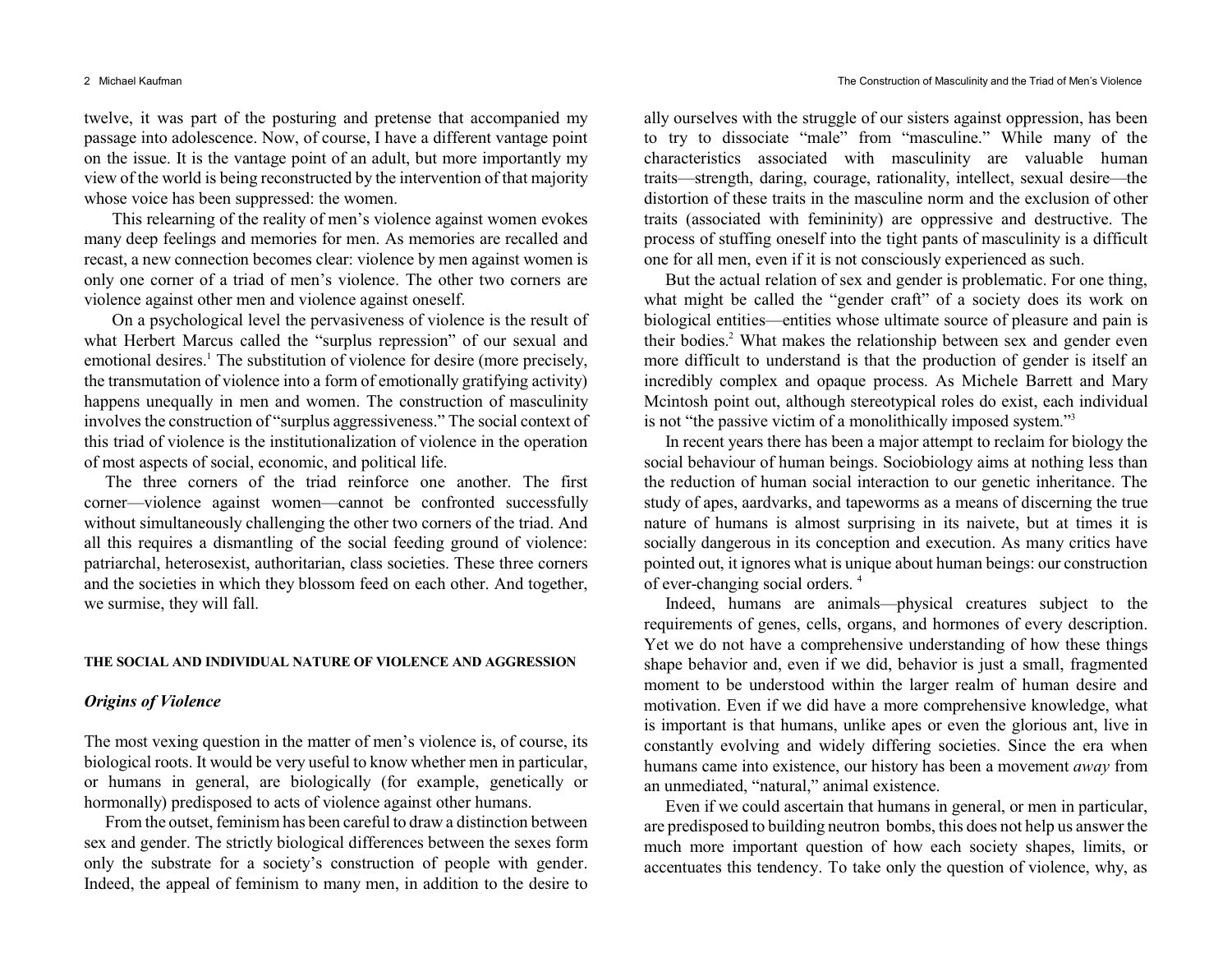societies develop, does violence seem to move from something isolated and often ritualistic in its expression to a pervasive feature of everyday life? And why are some forms of physical violence so widely accepted (corporal punishment of children, for example) while others are not (such as physical attacks on pharaohs, presidents, and pontiffs)?

That much said let us also say this: there is no psychological, biological, or social evidence to suggest that humans are *not* pre- disposed to aggression and even violence. On the other hand, a predisposition to cooperation and peacefulness is also entirely possible. It is even possible that men—for reasons of hormones—are biologically more aggressive and prone to violence than women. We do not know the answer for the simple reason that the men we examine do not exist outside societies. *5*

But in any case, the important question is what societies do with the violence. What forms of violence are socially sanctioned or socially tolerated? What forms of violence seem built into the very structure of our societies? The process of human social development has been one of restraining, repressing, forming, informing, channeling, and transforming various biological tendencies. Could it not be that this process of repression has been a very selective one? Perhaps the repression of certain impulses and the denial of certain needs aggravate other impulses. I think of the man who feels he has no human connections in his life and who goes out and rapes a woman. In spite of a general feminist rejection of sociobiology, this pseudo-science receives a strange form of support among some feminists. In her book, *Against Our Will. Men, Women and Rape,* Susan Brownmiller argues, not only that violent, male aggression is psychologically innate, but that it is grounded in male anatomy. And conversely, the view of female sexuality appears to be one of victimization and powerlessness. She argues, "By anatomical fiat—the inescapable construction of their genital organs—the human male was a natural predator and the human female served as his natural prey." <sup>6</sup> Alice Echols suggests that man y cultural feminists also tend to repeat many traditional , stereotypical images of men and women.<sup>7</sup>

The essential question for us is not whether men are predisposed to violence, but what society does with this violence. Why has the linchpin of so many societies been the manifold expression of violence perpetrated disproportionately by men? Why are so many forms of violence sanctioned or even encouraged? Exactly what is the nature of violence? And how are patterns of violence and the quest for domination built up and reinforced?

### *The Social Context*

For every apparently individual act of violence there is a social context. This is not to say there are no pathological acts of violence, but even in that case the "language" of the violent act, the way the violence manifests itself, can only be understood within a certain social experience. We are interested here in the manifestations of violence that are accepted as more or less normal, even if reprehensible: fighting, war, rape, assault, psychological abuse, and so forth. What is the context of men's violence in the prevalent social orders of today?

Violence has long been institutionalized as an acceptable means of solving conflicts. But now the vast apparati of policing and war making maintained by countries the world over pose a threat to the future of life itself.

"Civilized" societies have been built and shaped through the decimation, containment, and exploitation of other peoples: extermination of native populations, colonialism, and slavery. "I am talking," writes Aime Cesaire, "about societies drained of their essence, cultures trampled underfoot, institutions undermined, lands confiscated, religions smashed, magnificent artistic creations destroyed, extraordinary possibilities wiped out. ... I am talking about millions... sacrificed." <sup>8</sup>

Our relationship with the natural environment has often been described with the metaphor of rape. An attitude of conquering nature, of mastering an environment waiting to be exploited for profit, has great consequences when we possess a technology capable of permanently disrupting an ecological balance shaped over hundreds of millions of years.

The daily work life of industrial, class societies is one of violence. Violence poses as economic rationality as some of us are turned into extensions of machines, while others become brains detached from bodies. Our industrial process becomes the modern-day rack of torture where we are stretched out of shape and ripped limb from limb. It is violence that exposes workers to the danger of chemicals, radiation, machinery, speedup, and muscle strain. It is violence that condemns the majority to work to exhaustion for forty or fifty years and then to be thrown into society's garbage bin for the old and used-up.

The racism, sexism, and heterosexism that have been institutionalized in our societies are socially regulated acts of violence.

Our cities themselves are a violation, not only of nature, but of human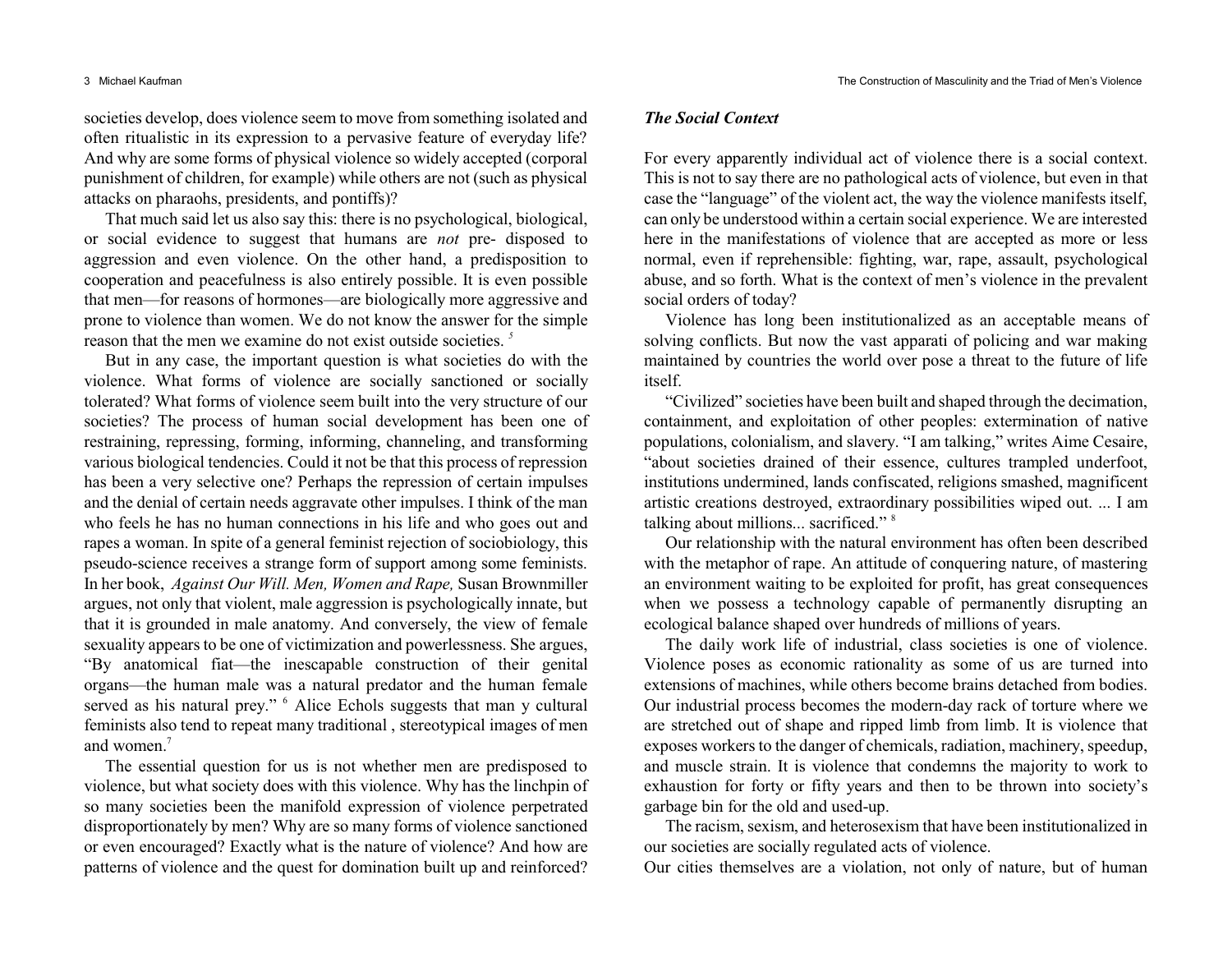community and the human relationship with nature. As the architect Frank Lloyd Wright said, "To look at the plan of a great City is to look at something like the cross-section of a fibrous tumor."<sup>9</sup>

Our cities, our social structure, our work life, our relation with nature, our history, are more than a backdrop to the prevalence of violence. They are violence; violence in an institutionalized form encoded into physical structures and socioeconomic relations. Much of the sociological analysis of violence in our societies implies simply that violence is learned by witnessing and experiencing social violence: man kicks boy, boy kicks dog.<sup>10</sup> Such experiences of transmitted violence are a reality, as the analysis of wife battering indicates, for many batterers were themselves abused as children. But more essential is that our personalities and sexuality, our needs and fears, our strengths and weaknesses, our selves are created—not simply learned—through our lived reality. The violence of our social order nurtures a psychology of violence, which in turn reinforces the social, economic and political structures of violence. The ever-increasing demands of civilization and the constant building upon inherited structures of violence suggest that the development of civilization has been inseparable from a continuous increase in violence against humans and our natural environment.

It would be easy, yet ultimately not very useful, to slip into a use of the term "violence" as a metaphor for all our society's antagonisms, contradictions, and ills. For now, let us leave aside the social terrain and begin to unravel the nature of so-called individual violence.

### **THE TRIAD OF MEN'S VIOLENCE**

*The longevity of the oppression of women must be based on something more than conspiracy, something more complicated than biological handicap and more durable than economic exploitation (although in differing degrees all these may feature.) Juliet Mitchell <sup>11</sup>*

*It seems impossible to believe that mere greed could hold men to such a steadfastness of purpose. Joseph Conrad <sup>12</sup>*

The field in which the triad of men's violence is situated is a society, or

societies, grounded in structures of domination and control. Although at times this control is symbolized and embodied in the individual father—patriarchy, by definition it is more important to emphasize that patriarchal structures of authority, domination, and control are diffused throughout social, economic, political, and ideological activities and in our relations to the natural environment. Perhaps more than in any previous time during the long epoch of patriarchy, authority does *not* rest with the father, at least in much of the advanced capitalist and noncapitalist world. This has led more than one author to question the applicability of the term patriarchy.<sup>13</sup>

But I think it still remains useful as a broad, descriptive category. In this sense Jessica Benjamin speaks of the current reign of patriarchy without the father. "The form of domination peculiar to this epoch expresses itself not directly as authority but indirectly as the transformation of all relationships and activity into objective, instrumental, depersonalized forms." <sup>14</sup>

The structures of domination and control form not simply the background to the triad of violence, but generate, and in turn are nurtured by, this violence. These structures refer both to our social relations and to our interaction with our natural environment. The relation between these two levels is obviously extremely complex. It appears that violence against nature—that is, the impossible and disastrous drive to dominate and conquer the natural world—is integrally connected with domination among humans. Some of these connections are quite obvious. One thinks of the bulldozing of the planet for profit in capitalist societies, societies characterized by the dominance of one class over others. But the link between the domina- tion of nature and structures of domination of humans go beyond this. Various writers make provocative suggestions about the nature of this link.

Max Horkheimer and T.W. Adorno argue that the domination of humans by other humans creates the preconditions for the domination of nature. <sup>15</sup> An important subtheme of Mary O'Brien's book *The Politics of Reproduction* isthat men "have understood their separation fromnature and their need to mediate this separation ever since that moment in dark prehistory when the idea of paternity took hold in the human mind. Patriarchy is the power to transcend natural realities with historical, manmade realities. This is the potency principle in its primordial form."<sup>16</sup> Simone de Beauvoir says that the ambivalent feelings of men toward nature are carried over onto their feelings toward women, who are seen as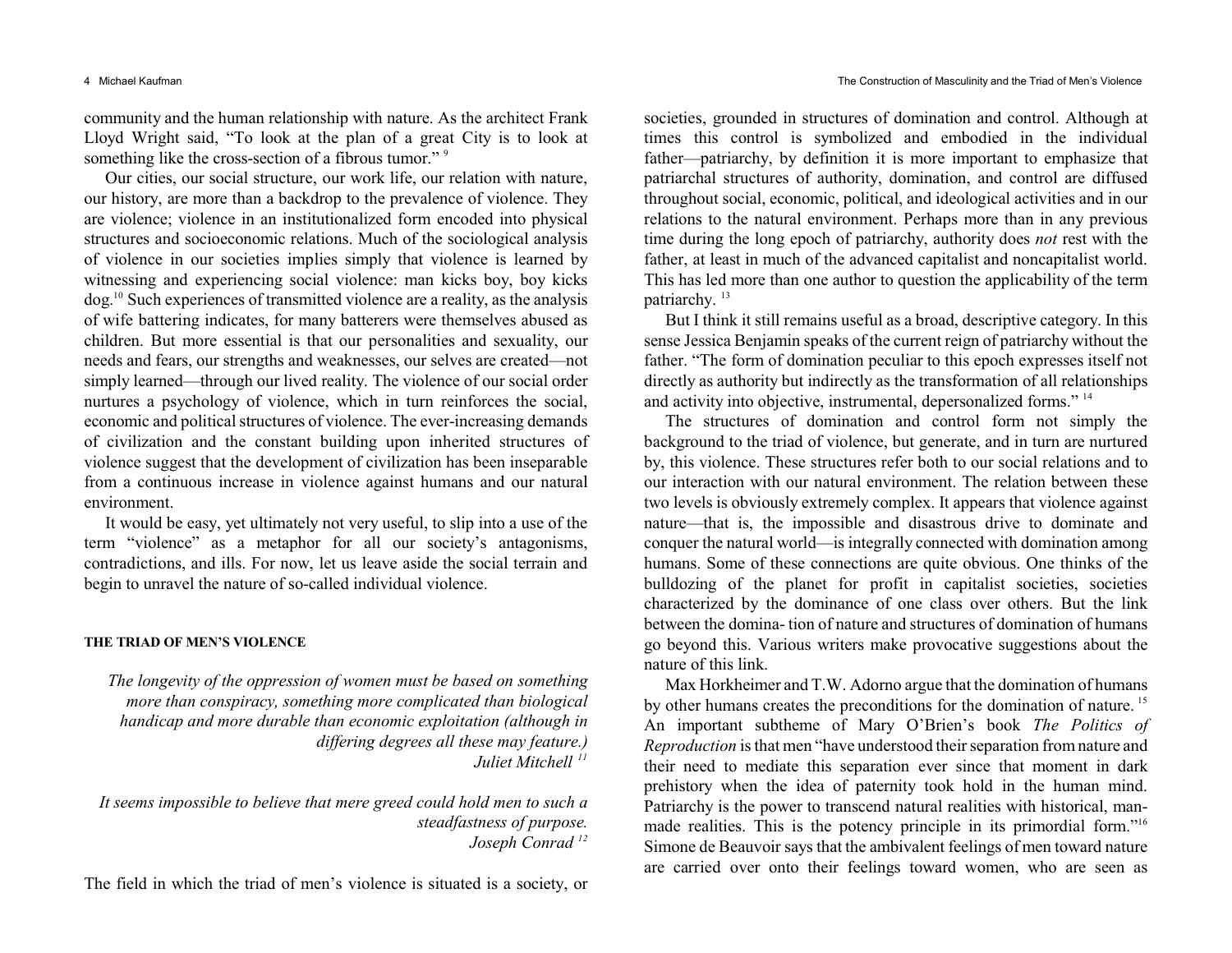embodying nature. "Now ally, now enemy, she appears as the dark chaos from whence life wells up, as this life itself, and as the over-yonder toward which life tends."<sup>17</sup> Violence against nature, like violence against women, violence against other men, and violence against oneself, is in part related to what Sidney Jourard calls the lethal aspects of masculinity.<sup>18</sup>

### *The Individual Reproduction of Male Domination*

### *No man is born a butcher. Bertolt Brecht <sup>19</sup>*

In a male-dominated society men have a number of privileges. Compared to women we are free to walk the streets at night, we have traditionally escaped domestic labor, and on average we have higher wages, better jobs, and more power. But these advantages in them- selves cannot explain the individual reproduction of the relations of male domination, that is, why the individual male from a very early age embraces masculinity. The embracing of masculinity is not only a "socialization" into a certain gender role, as if there is a pre-formed human being who learns a role that he then plays for the rest of his life. Rather, through his psychological development he embraces and takes into himself a set of gender-based social relations: the person that is created through the process of maturation becomes the personal embodiment of those relations. By the time the child is five or six years old, the basis for lifelong masculinity has already been established.

Two factors, intrinsic to humans and human development, form the basis for the individual acquisition of gender. These conditions do not explain the existence of gender: they are simply preconditions for its individual acquisition.

The first factor is the malleability of human desires. For the infant all bodily activities—touch, sight, smell, sound, taste, thought—are potential sources of sexual pleasure. Or rather, they *are* sexual plea- sure in the sense of our ability to obtain pleasure from our bodies. But this original polysexuality is limited, shaped, and repressed through the maturation process that is necessary to meet the demands of the natural and social world. Unlike other animals our sexuality is not simply instinct: it is individually and socially constructed. It is because of this, and because of the human's capacity to think and construct societies and ideologies, that gender can exist in differentiation from biological sex.

As Herbert Marcuse and, following him, Gad Horowitz have pointed out, the demands of societies of domination—of "surplus- repressive" societies—progressively narrow down sexuality into genital contact, with a heterosexual norm. (Marcuse argues that a certain "basic repression"—a damming up or deflection—of human desires is necessary for any conceivable human association. But in addition to this, hierarchical and authoritarian societies require a "surplus repression" to maintain structures of domination.) $^{20}$ 

This narrowing down onto genital contact is not simply a natural genital preference but is the blocking of energy from a whole range of forms of pleasure (including "mental" activities). And for reasons discussed elsewhere in this volume by Horowitz and Kaufman, the acquisition of the dominant form of masculinity is an enhancement of forms of pleasure associated with activity and the surplus repression of our ability to experience pleasure passively.

We try to compensate for this surplus repression with the pleasures and preoccupations of work, play, sports, and culture. But these are not sufficient to offset the severe limits placed on love and desire. To put this crudely, a two-day weekend cannot emotionally compensate for five days of a deadening job. And what is more, these social activities are themselves sources of struggle and tension.

The second factor that forms the basis for the individual's acquisition of gender is that the prolonged period of human childhood results in powerful attachments to parental figures. The passionate bonding of the young child to the primary parental figures obtains its particular power and salience for our personal development in societies where isolated women have the primary responsibility for nurturing infants and children, where the child's relation with the world is mediated most strongly through a small family rather than through a small community as a whole, and in which traits associated with the "opposite" sex are suppressed.

This prolonged period of human childhood is a prolonged period of powerlessness. The intense love for one or two parents is combined with intense feelings of deprivation and frustration. This natural ambivalence is greatly aggravated in societies where the attention parents are able to provide the young is limited, where social demands place additional frustrations on top of the inevitable ones experienced by a tiny person, and where one or two isolated parents relive and repeat the patterns of their own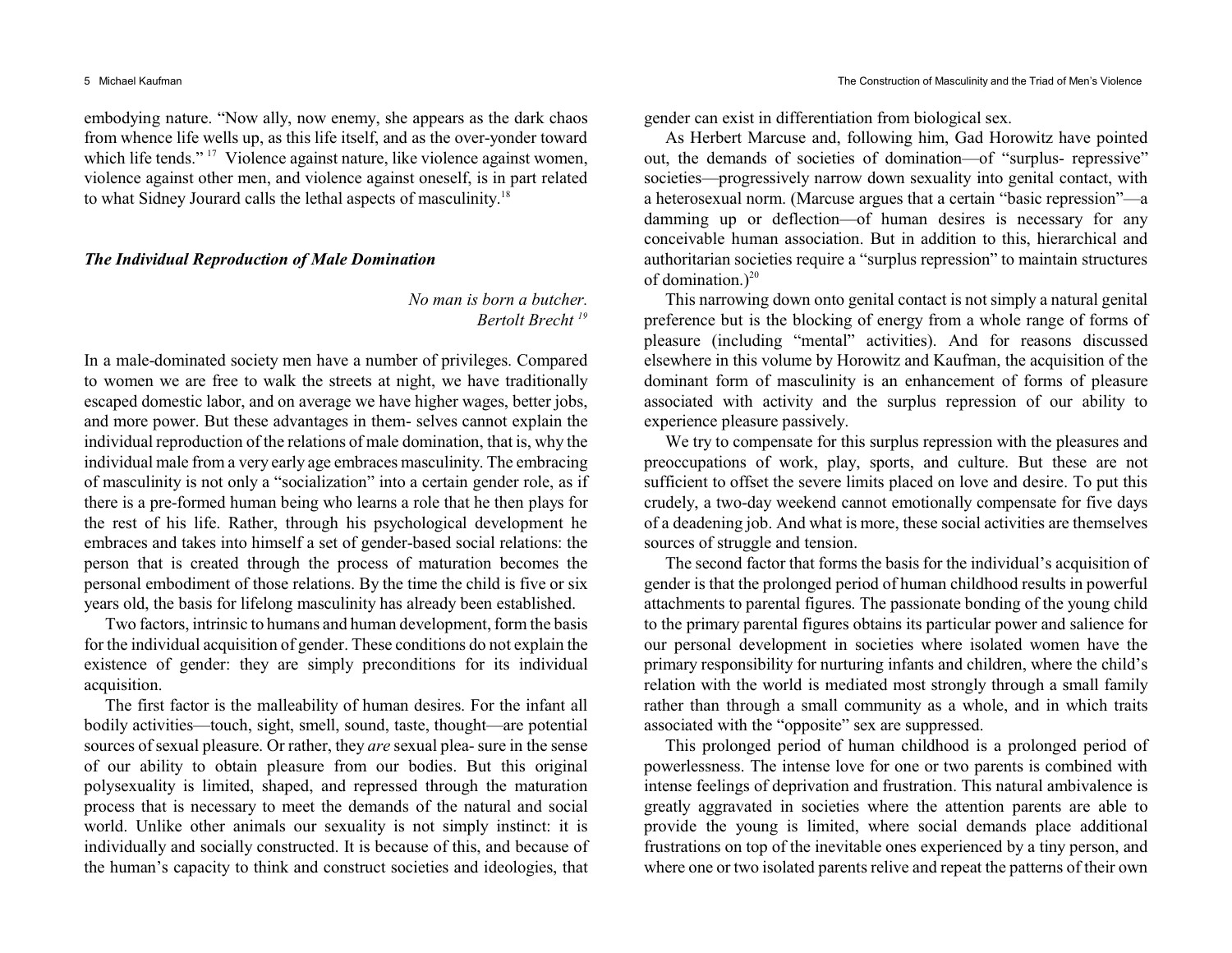childhood. As will be seen, part of the boy's acquisition of masculinity is a response to this experience of powerlessness.

By the time children are sufficiently developed physically, emotionally, and intellectually at five or six to have clearly defined themselves separately from their parents, these parental figures have already been internalized within them. In the early years, as in later ones, we identify with (or react against) the apparent characteristics of our love objects and incorporate them into our own personalities. This is largely an unconscious process. This incorporation and internalization, or rejection, of the characteristics of our love objects is part of the process of constructing our ego, our self.

This internalization of the objects of love is a selective one, and it isa process that takes place in specific social environments. The immediate environment is the family, which is a "vigorous agency of class placement and an efficient mechanism for the creation and transmission of gender inequality."<sup>21</sup> Within itself, to a greater or lesser extent, the family reflects, reproduces, and recreates the hierarchical gender system of society as a whole  $22$ 

As noted above, the child has ambivalent feelings toward his or her primary caring figures. Love combines with feelings of powerlessness, tension, and frustration. The child's experience of anxiety and powerlessness results not only from the prohibitions of harsh parents but also from the inability of even the most loving parents who cannot exist solely for their young, because of the demands of society, demands of natural reality, and demands of their own needs.

Both girls and boys have these ambivalent feelings and experiences of powerlessness. But the feelings toward the parents and the matter of power are almost immediately impregnated with social meaning. Years before the child can put words to it, she or he begins to understand that the mother is inferior to the father and that woman is inferior to man. That this inferiority is not natural but is socially imposed is beyond the understanding of the child and even beyond the understanding of sociobiologists, presidents, and popes. (Size itself might also feed into this perception of inferiority, or perhaps it is simply that in hierarchical, sexist society, size becomes a symbol of superiority.) In the end the biological fact of "otherness" becomes overlaced with a socially imposed otherness. The child is presented with two categories of humans: males, who embody the full grandeur and power of humanity, and females, who in Simone de Beauvoir's words, are defined as "other" in a phallocentric society.<sup>23</sup>

The human's answer to this powerlessness and to the desire to find pleasure is to develop an ego and a superego, that is, a distinct self and an internal mechanism of authority. An important part of the process of ego development is the identification with the objects of love. Progressively, both sexes discover and are taught who the appropriate figures of identification are. But the figures of identification are not equal.

Society presents the young boy with a great escape. He may feel powerless as a child, but there is hope, for as an adult male he will have privilege and (at least in the child's imagination) he will have power. A strong identification—that is, an incorporation into his own developing self—of his image of his father in particular and male figures in general is his compensation for his own sense of powerlessness and insecurity. It is his compensation for distancing himself from his first love, his mother.

In this process the boy not only claims for himself the activity represented by men and father. At the same time he steps beyond the passivity of his infantile relationship to the mother and beyond his overall sense of passivity (passivity, that is, in the sense of feeling overwhelmed by desires and a frustrating world). He embraces the project of controlling himself and controlling the world. He comes to personify activity. Masculinity is a reaction against passivity and powerlessness and, with it comes a repression of all the desires and traits that a given society defines as negatively passive or as resonant of passive experiences. The girl, on the other hand, discovers she will never possess men's power, and henceforth the most she can aspire to is to be loved by a man—that is, to actively pursue a passive aim. Thus the achievement of what is considered the biologically normal male character (but which is really socially created masculinity) is one outcome of the splitting of human desire and human *being* into mutually exclusive spheres of activity and passivity. The monopoly of activity by males is not a timeless psychological or social necessity. Rather, the internalization of the norms of masculinity require the surplus repression of passive aims—the desire to be nurtured. The repression of passivity and the accentuation of activity constitute the development of a "surplus-aggressive" character type. Unfortunately, such a character type is the norm in patriarchal societies, although the degree of aggressiveness varies from person to person and society to society.

Part of the reason for this process is a response to the fear of rejection and of punishment. What does one fear? Loss of love and self-esteem. Why, in the child's mind, would it lose love and self-esteem? Because it does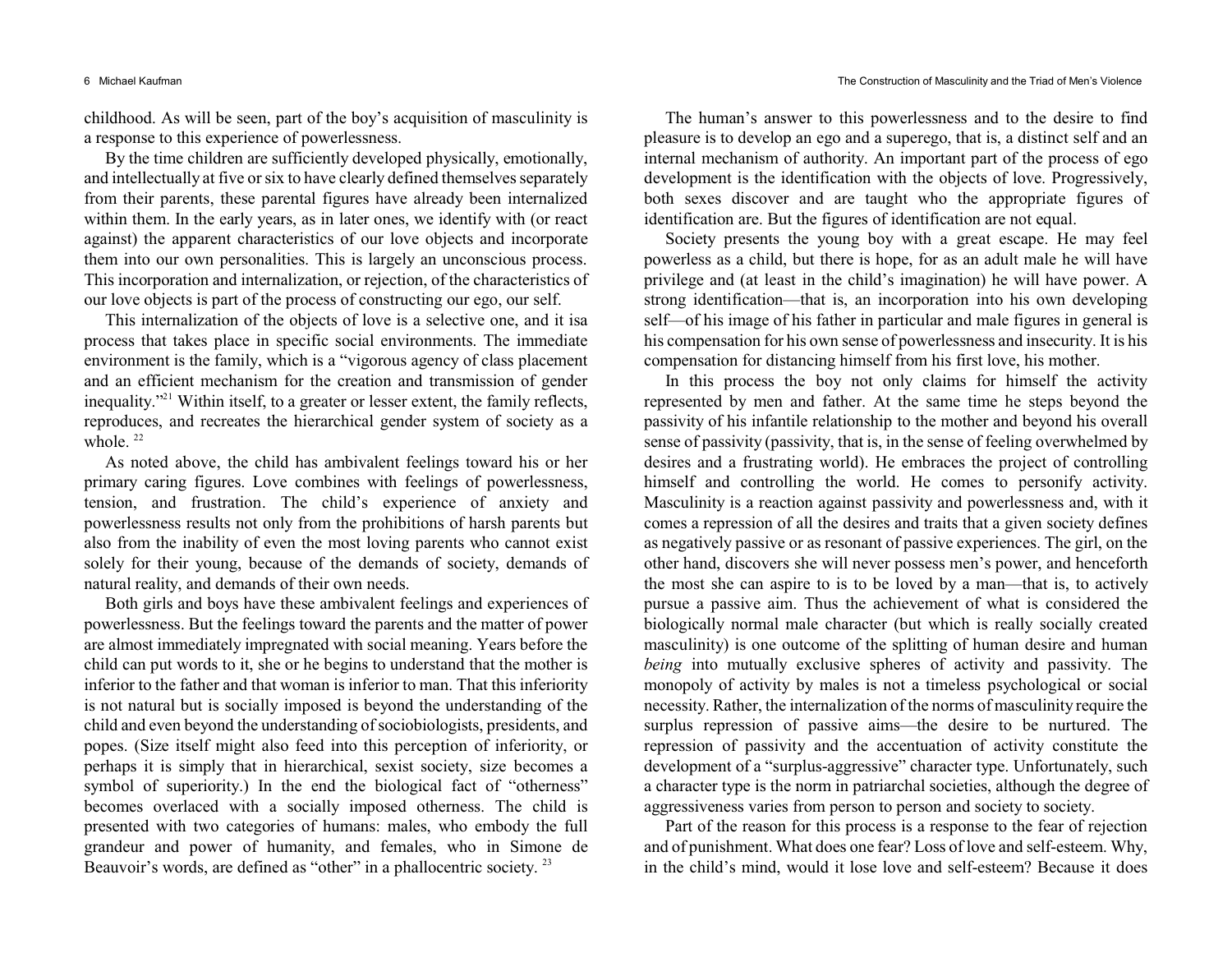what is prohibited or degraded. In order to not do what is prohibited or degraded, during this process of identification the child internalizes the values and prohibitions of society. This is the shaping of the superego, our conscience, sense of guilt, and standards of self-worth. Through the internalization of social authority, aggressiveness is directed against oneself. 24

This whole process of ego development isthe shaping of a psychic realm that mediates between our unconscious desires, the world, and a punishing superego. But as should now be clear, the development of the ego is the development of masculine or feminine ego. In this sense, the ego is a definition of oneself formed within a given social and psychological environment and within what Gayle Rubin calls a specific sex-gender system. 25

The boy is notsimply *learning* a gender role but is becoming *part* of that gender. His whole self, to a greater or lesser extent, with greater or lesser conflict, will be masculine. Ken Kesey magnificently captured this in his description of Hank, a central character in *Sometimes a Great Notion:* "Did it take that much muscle just to walk, or was Hank showing off his manly development? Every movement constituted open aggression against the very air through which Hank passed." <sup>26</sup>

### *The Reinforcement of Masculinity*

Masculinity is unconsciously rooted before the age of six, is reinforced as the child develops, and then positively explodes at adolescence. Beauvoir's comment about girls is no less true for boys: "With puberty, the future not only approaches; it takes residence in her body; it assumes the most concrete reality."<sup>27</sup>

It is particularly in adolescence that masculinity obtains its definitive shape for the individual. The masculine norm has its own particular nuances and traits dependent on class, nation, race, religion, and ethnicity. And within each group it has its own personal expression. Adolescence is important because it is the time when the body reawakens, when that longawaited entrance into adulthood finally takes place, and when our culture makes the final socio-educational preparations for adult work life. In adolescence the pain and fear involved in repressing "femininity" and passivity start to become evident. For most of us, the response to this inner pain isto reinforce the bulwarks of masculinity. The emotional pain created by obsessive masculinity is stifled by reinforcing masculinity itself.

The family, school, sports, friends, church, clubs, scouts, jobs, and the media all play a role as the adolescent struggles to put the final touches on himself as a real man. The expression of male power will be radically different from class to class. For the middle class adolescent, with a future in a profession or business, his own personal and social power will be expressed through a direct mastering of the world. Workaholism or at least a measuring of his value through status and the paycheck might well be the outcome. Fantasies of power are often expressed in terms of fame and success.

For a working class boy, the avenue of mastering the world of business, politics, the professions, and wealth is all but denied. For him male power is often defined in the form of working class machismo. The power to dominate is expressed in a direct physical form. Domination of the factors of production or of another person is achieved through sheer bravado and muscle power. In an excellent examination of the development of white male, working class identity in Britain, Paul Willis demonstrates that the acquisition of a positive working class identity is coterminous with the development of a particular gender identity. Though stigmatized by society as a whole, manual labor becomes the embodiment of masculine power. "Manual labor is suffused with masculine qualities and given certain sensual overtones for 'the lads.' The toughness and awkwardness of physical work and effort ... takes on masculine lights and depths and assumes a significance beyond itself." <sup>28</sup>

Adolescence is also the time of our first intense courtships. Although so much of pre- and early-adolescent sexual experience is homosexual, those experiences tend to be devalued and ignored. Relations with young women are the real thing. This interaction furthers the acquisition of masculinity for boys because they are interacting with girls who are busy acquiring the complementary femininity. Each moment of interaction reinforces the gender acquisition of each sex.

### *The Fragility of Masculinity*

Masculinity is power. But masculinity is terrifyingly fragile because it does not really exist in the sense we are led to think it exists, that is, as a biological reality—something real that we have inside ourselves. It exists as ideology; it exists as scripted behavior; it exists within "gendered" relationships. But in the end it is just a social institution with a tenuous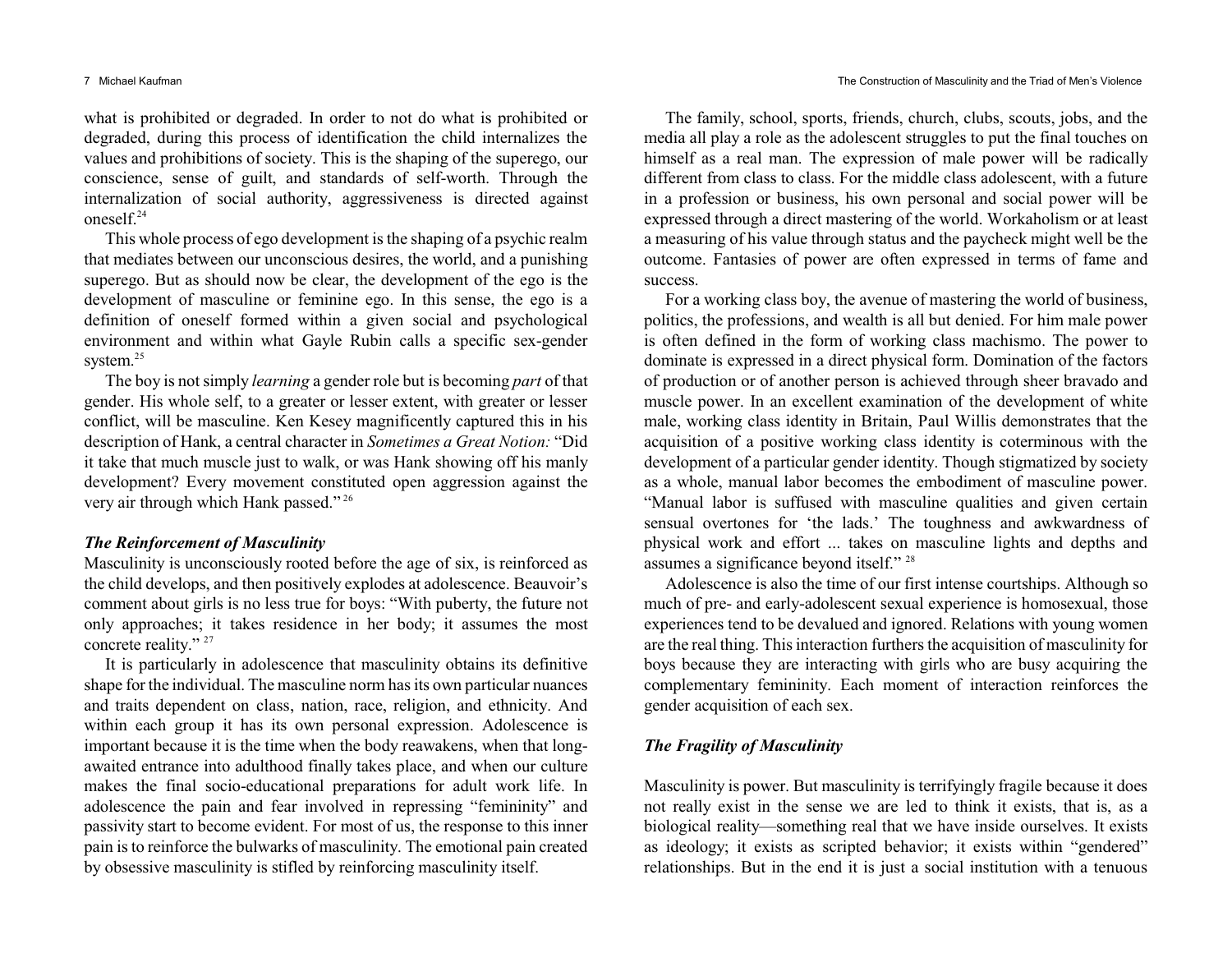relationship to that with which it is supposed to be synonymous: our maleness, our biological sex. The young child does not know that sex does not equal gender. For him to be male is to be what he perceives as being masculine. The child is father to the man . Therefore, to be unmasculine is to be desexed—"castrated."

The tension between maleness and masculinity is intense because masculinity requires a suppression of a whole range of human needs, aims, feelings, and forms of expression. Masculinity is one half of the narrow, surplus-repressive shape of the adult human psyche. Even when we are intellectually aware of the difference between biological maleness and masculinity, the masculine ideal is so embedded within ourselves that it is hard to untangle the person we might want to become (more "fully human," less sexist, less surplus-repressed, and so on) from the person we actually are.

But as children and adolescents (and often as adults), we are not aware of the difference between maleness and masculinity. With the exception of a tiny proportion of the population born as hermaphrodites, there can be no biological struggle to be male. The presence of a penis and testicles is all it takes. Yet boys and men harbor great insecurity about their male credentials. This insecurity exists because maleness is equated with masculinity; but the latter is a figment of our collective, patriarchal, surplusrepressive imaginations.

In a patriarchal society being male is highly valued, and men value their masculinity. But everywhere there are ambivalent feelings. That the initial internalization of masculinity is at the father's knee has lasting significance. Andrew Tolson states that "to the boy, masculinity is both mysterious and attractive (in its promise of a world of work and power), and yet, at the same time, threatening (in its strangeness, and emotional distance).... It works both ways; attracts and repels in dynamic contradiction. This simultaneous distance and attraction is internalized as a permanent emotional tension that the individual must, in some way, strive to overcome." 29

Although maleness and masculinity are highly valued, men are everywhere unsure of their own masculinity and maleness, whether consciously or not. When men are encouraged to be open, as in men's support and counseling groups, it becomes apparent that there exists, often under the surface, an internal dialogue of doubt about one's male and masculine credentials.

One need think only of anxieties about the penis, that incomparable scepter, that symbol of patriarchy and male power. Even as a child the boy experiences, more or less consciously, fearful fantasies of "castration." The child observes that the people who do not have penises are also those with less power. In the mind of a four- or five- year-old child who doesn't know about the power of advertising, the state, education, interactive psychological patterns, unequal pay, sexual harassment, and rape, what else can he think bestows the rewards of masculinity than that little visible difference between men and women, boys and girls?

Of course at this early age the little penis and testicles are not much defense against the world. Nor can they measure against the impossibly huge genitals of one's father or other men. I remember standing in the shower when I was five or six years old, staring up in awe at my father. Years later I realized a full circle had turned when I was showering with my five-year-old son and saw the same crick in his neck and the same look in his eyes. This internalized image of the small, boyish self retains a nagging presence in each man's unconscious. This isso much so that, as adults, men go to war to prove themselves potent, they risk their lives to show they have balls. Expressions such as these, and the double meaning of the word impotent, are no accident.

Just the presence of that wonderfully sensitive bit of flesh, as highly valued as it is in patriarchal culture, is not enough to guarantee maleness and masculinity. But if there are indeed such great doubts in adolescence and beyond about one's masculine credentials, how is it that we combat these doubts? One way is by violence.

### *Men's Violence Against Women*

*In spite of the inferior role which men assign to them, women are the privileged objects of their aggression. Simone de Beauvoir <sup>30</sup>*

Men's violence against women is the most common form of direct, personalized violence in the lives of most adults. From sexual harassment to rape, from incest to wife battering to the sight of violent pornographic images, few women escape some form of male aggression.

My purpose here is not to list and evaluate the various forms of violence against women, nor to try to assess what can be classed as violence per se.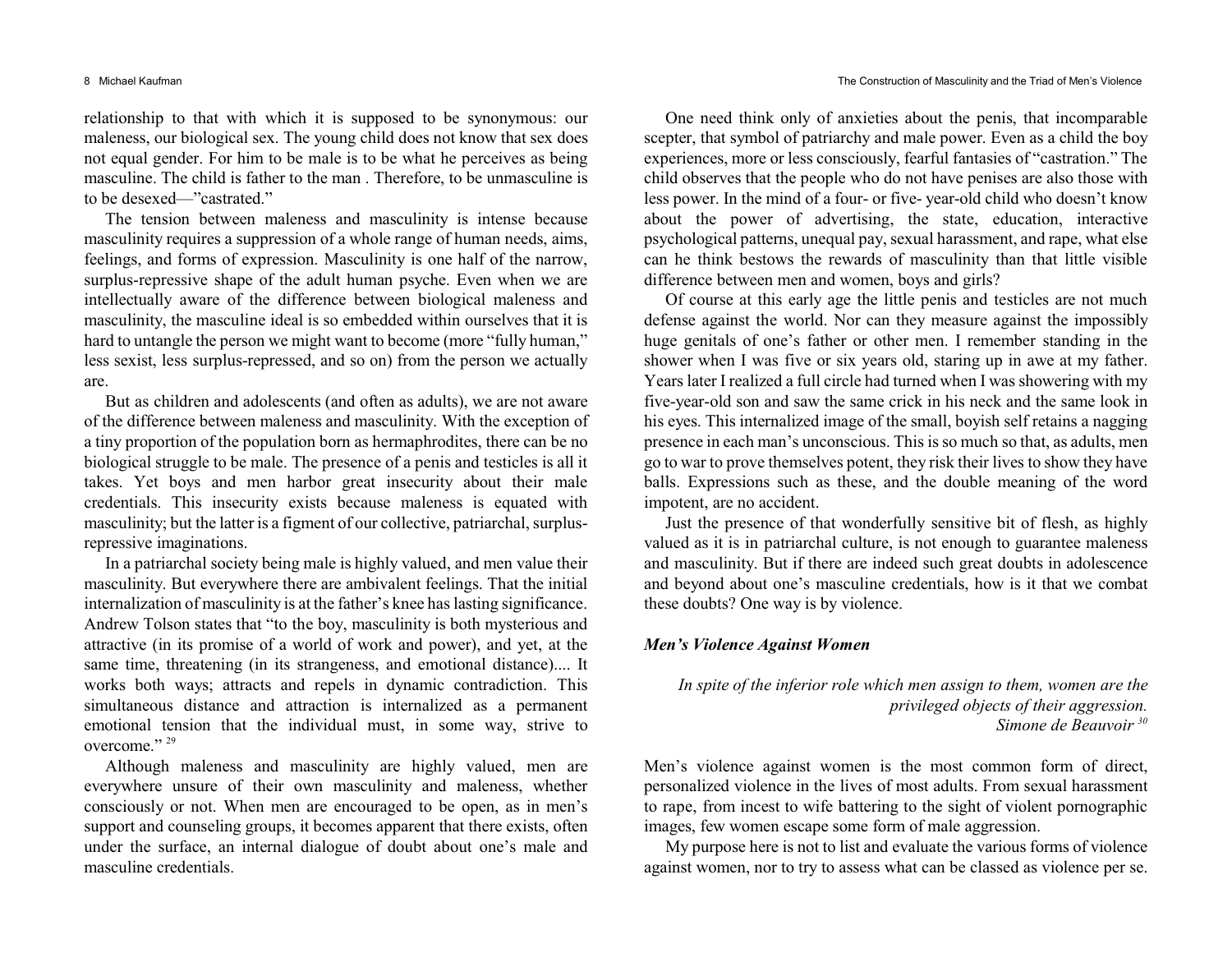It is to understand this violence as an expression of the fragility of masculinity and its place in the perpetuation of masculinity and male domination.<sup>31</sup>

In the first place, men's violence against women is probably the clearest, most straightforward expression of relative male and female power. That the relative social, economic, and political power can be expressed in this manner is, to a large part, because of differences in physical strength and in a lifelong training (or lack of training) in fighting. But it is also expressed this way because of the active/ passive split. Activity as aggression is part of the masculine gender definition. That is not to say this definition always includes rape or battering, but it is one of the possibilities within a definition of activity that is ultimately grounded in the body.

Rape is a good example of the acting out of these relations of power and of the outcome of fragile masculinity in a surplus-repressive society. In the testimonies of rapists one hears over and over again expressions of inferiority, powerlessness, anger. But who can these men feel superior to? Rape is a crime that not only demonstrates physical power, but that does so in the language of male-female sex-gender relations. The testimonies of convicted rapists collected by Douglas Jackson in the late 1970s are chilling and revealing.<sup>32</sup> Hal: "I felt very inferior to others.... I felt rotten about myself and by committing rape I took this out on someone I thought was weaker than me, someone I could control." Carl: "I think that I was feeling so rotten, so low, and such a creep ..." Len: "I feel a lot of what rape is isn't so much sexual desire as a person's feelings about themselves and how that relates to sex. My fear of relating to people turned to sex because ... it just happens to be the fullest area to let your anger out on, to let your feelings out on."

Sometimes this anger and pain are experienced in relation to women but just as often not. In either case they are addressed to women who, as the Other in a phallocentric society, are objects of mystification to men, the objects to whom men from birth have learned to express and vent their feelings, or simply objects with less social power and weaker muscles. It is the crime against women par excellence because, through it, the full weight of a sexually based differentiation among humans is played out.

This anger and pain are sometimes overlayed with the effects of a class hierarchy. John: "I didn't feel too good about women. I felt that I couldn't pick them up on my own. I took the lower-class woman and tried to make her look even lower than she really was, you know. 'Cause what I really

wanted was a higher-class woman but I didn't have the finesse to actually pick these women up."

Within relationships, forms of male violence such asrape, battering, and what Meg Luxton calls the "petty tyranny" of male domination in the household  $33$  must be understood both "in terms of violence directed against women as women and against women as wives."<sup>34</sup> The family provides an arena for the expression of needs and emotions not considered legitimate elsewhere.<sup>35</sup> It is the one of the only places where men feel safe enough to express emotions. As the dams break, the flood pours out on women and children.<sup>36</sup> The family also becomes the place where the violence suffered by individuals in their work lives is discharged. "At work men are powerless, so in their leisure time they want to have a feeling that they control their lives."<sup>37</sup>

While this violence can be discussed in terms of men's aggression, it operates within the dualism of activity and passivity, masculinity and femininity. Neither can exist without the other. This is not to blame women for being beaten, nor to excuse men who beat. It is but an indication that the various forms of men's violence against women are a dynamic affirmation of a masculinity that can only exist as distinguished from femininity. It is my argument that masculinity needs constant nurturing and affirmation. This affirmation takes many different forms. The majority of men are not rapists or batterers, although it is possible that the majority of men have used superior physical strength or physical coercion or the threat of force against a woman at least once as a teenager or an adult. But in those who harbor great personal doubts or strongly negative self-images, or who cannot cope with a daily feeling of powerlessness, violence against women can become a means of trying to affirm their personal power in the language of our sex-gender system. That these forms of violence only reconfirm the negative self-image and the feeling of powerlessness shows the fragility, artificiality, and precariousness of masculinity.

### *Violence Against Other Men*

At a behavioral level, men's violence against other men is visible throughout society. Some forms, such as fighting, the ritualized display violence of teenagers and some groups of adult men, institutionalized rape in prisons, and attacks on gays or racial minorities are very direct expressions of this violence. In many sports, violence is incorporated into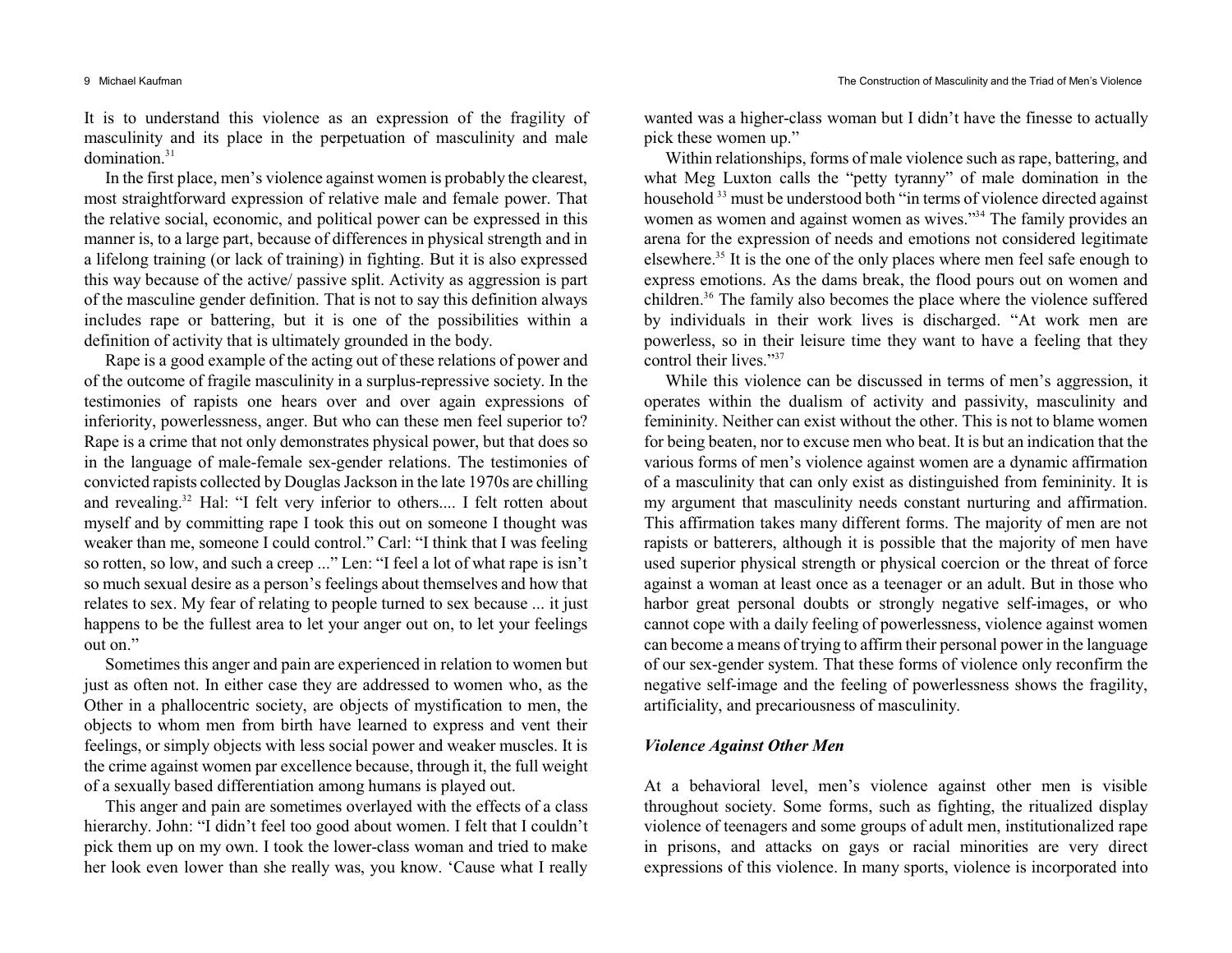exercise and entertainment. More subtle forms are the verbal putdown or, combined with economic and other factors the competition in the business, political, or academic world. In it most frightening form, violence has long been an acceptable and even preferred method of addressing differences and conflicts among different groups and states. In the case of war, as in many other manifestations of violence, violence against other men (and civilian women) combines with autonomous economic, ideological, and political factors.

But men's violence against other men is more than the sum of various activities and types of behavior. In this form of violence a number of things are happening at once, in addition to the autonomous factors involved. Sometimes mutual, sometimes one-sided, there is a discharge of aggression and hostility. But at the same time as discharging aggression, these acts of violence and the ever-present potential for men's violence against other men reinforce the reality that relations between men, whether at the individual or state level, are relations of power.<sup>38</sup>

Most men feel the presence of violence in their lives. Some of us had fathers who were domineering, rough, or even brutal. Some of us had fathers who simply were not there enough; most of us had fathers who either consciously or unconsciouslywere repelled by our need for touch and affection once we had passed a certain age. All of us had experiences of being beaten up or picked on when we were young. We learned to fight, or we learned to run ; we learned to pick on others, or we learned how to talk or joke our way out of a confrontation. But either way these early experiences of violence caused an incredible amount of anxiety and required a huge expenditure of energy to resolve. That anxiety is crystallized in an unspoken fear (particularly among heterosexual men): all other men are my potential humiliators, my enemies, my competitors.

But this mutual hostility is not always expressed. Men have formed elaborate institutions of male bonding and buddying: clubs, gangs, teams, fishing trips, card games, bars, and gyms, not to mention that great fraternity of Man. Certainly, as many feminists have pointed out, straight male clubs are a subculture of male privilege. But they are also havens where men , by common consent, can find safety and security among other men. They are safe houses where our love and affection for other men can be expressed.

Freud suggested that great amounts of passivity are required for the establishment of social relations among men but also that this very passivity

arouses a fear of losing one's power. (This fear takes the form, in a phallocentric, male-dominated society, of what Freud called "castration anxiety.") There is a constant tension of activity and passivity. Among their many functions and reasons for existence, male institutions mediate this tension between activity and passivity among men.

My thoughts take me back to grade six and the constant acting out of this drama. There was the challenge to fight and a punch in the stomach that knocked my wind out. There was our customary greeting with a slug in the shoulder. Before school, after school, during class change, at recess, whenever you saw another one of the boys whom you hadn't hit or been with in the past few minutes, you'd punch each other on the shoulder. I remember walking from class to class in terror of meeting Ed Skagle in the hall. Ed, a hefty young football player a grade ahead of me, would leave a big bruise with one of his friendly hellos. And this wasthe interesting thing about the whole business; most of the time it was friendly and affectionate. Long after the bruises have faded, I remember Ed's smile and the protective way he had of saying hello to me. But we couldn't express this affection without maintaining the active/passive equilibrium. More precisely, within the masculine psychology of surplus aggression, expressions of affection and of the need for other boys had to be balanced by an active assault.

But the traditional definition of masculinity is not only surplus aggression. It is also exclusive heterosexuality, for the maintenance of masculinity requires the repression of homosexuality.<sup> $39$ </sup> Repression of homosexuality is one thing, but how do we explain the intense fear of homosexuality, the homophobia, that pervades so much male interaction? It isn't simply that many men may choose not to have sexual relations with other men; it is rather that they will find this possibility frightening or abhorrent.

Freud showed that the boy's renunciation of the father—and thus men—as an object of sexual love is a renunciation of what are felt to be passive sexual desires. Our embrace of future manhood is part of an equation:

 $male = penis = power = active = masculine.$ 

The other half of the equation, in the language of the unconscious in patriarchal society, is

female= castrated= passive= feminine.

These unconscious equations might be absurd, but they are part of a socially shared hallucination of our patriarchal society. For the boy to deviate from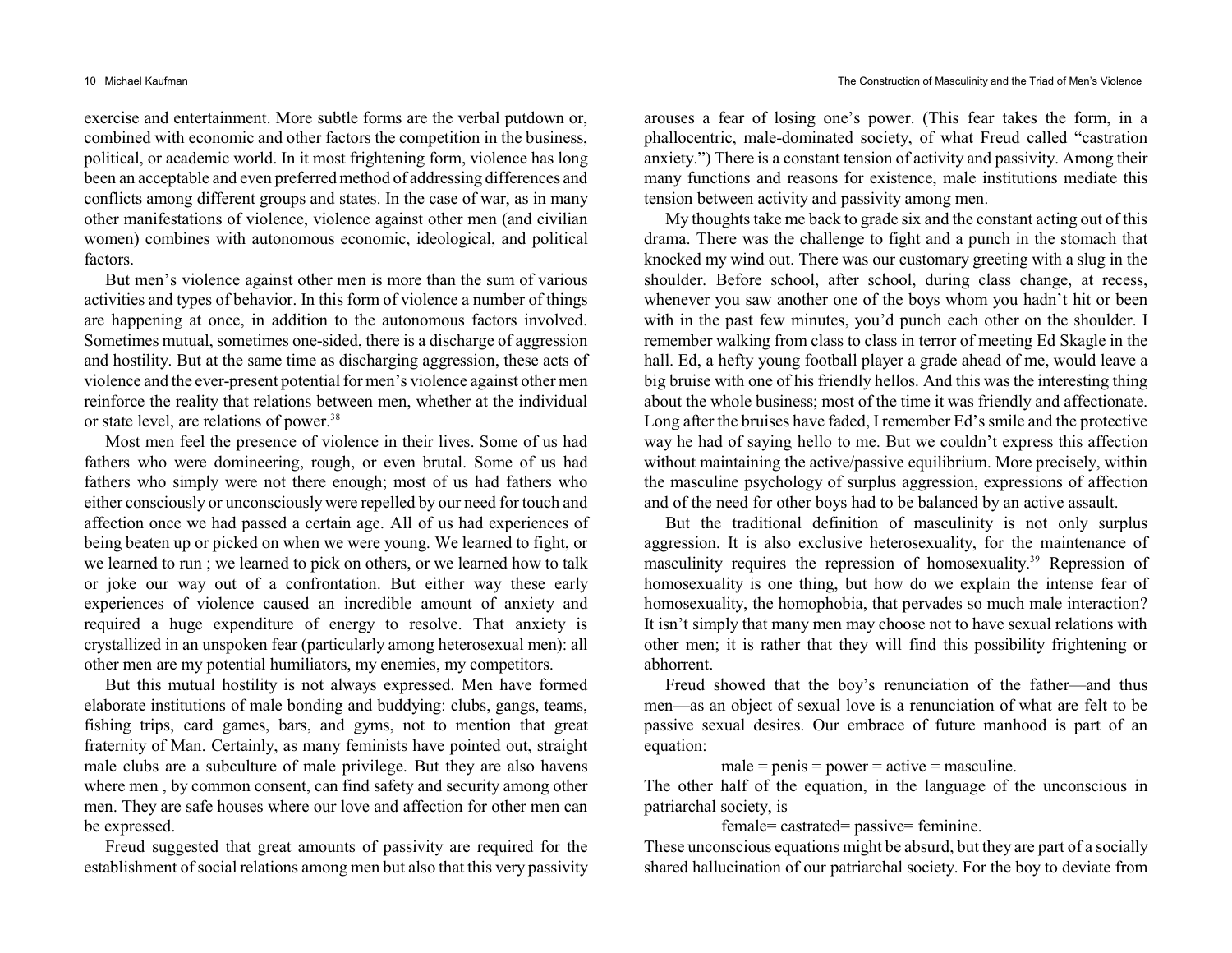this norm is to experience severe anxiety, for what appears to be at stake is his ability to be active. Erotic attraction to other men is sacrificed because there is no model central to our society of active, erotic love for other males. The emotionally charged physical attachments of childhood with father and friends eventually breed feelings of passivity and danger and are sacrificed. Horowitz notes that the anxiety caused by the threat of losing power and activity is "the motive power behind the 'normal' boy's social learning of his sex and gender roles." Boys internalize "our culture's definition of 'normal' or 'real' man: the possessor of a penis, therefore loving only females and that actively; the possessor of a penis, therefore 'strong' and 'hard,' not 'soft,' 'weak,' 'yielding,' 'sentimental,' 'effeminate,' passive. To deviate from this definition is not to be a real man. To deviate is to arouse [what Freud called] castration anxiety."<sup>40</sup>

Putting this in different terms, the young boy learns of the sexual hierarchy of society. This learning process is partly conscious and partly unconscious. For a boy, being a girl is a threat because it raises anxiety by representing a loss of power. Until real power is attained, the young boy courts power in the world of the imagination (with super heroes, guns, magic, and pretending to be grown-up). But the continued pull of passive aims, the attraction to girls and to mother, the fascination with the origin of babies ensure that a tension continues to exist. In this world, the only thing that is as bad as being a girl is being a sissy, that is, being like a girl.<sup>41</sup> Although the boy doesn't consciously equate being a girl or sissy with homosexual genital activity, at the time of puberty these feelings, thoughts, and anxieties are transferred onto homosexuality per se.

For the majority of men, the establishment of the masculine norm and the strong social prohibitions against homosexuality are enough to bury the erotic desire for other men. The repression of our bisexuality is not adequate, however, to keep this desire at bay. Some of the energy is transformed into derivative pleasures—muscle building, male comradeship, hero worship, religious rituals, war, sports—where our enjoyment of being with other men or admiring other men can be expressed. These forms of activity are not enough to neutralize our constitutional bisexuality, our organic fusion of passivity and activity, and our love for our fathers and our friends. The great majority of men, in addition to those men whose sexual preference is clearly homosexual, have, at some time in their childhood, adolescence, or adult life, had sexual or quasi-sexual relations with other males, or have fantasized or dreamed about such relationships. Those who

don't (or don't recall that they have), invest a lot of energy in repressing and denying these thoughts and feelings. And to make things worse, all those highly charged male activities in the sports-field, the meeting room, or the locker room do not dispel eroticized relations with other men. They can only reawaken those feelings. It is, as Freud would have said, the return of the repressed.

Nowhere has this been more stunningly captured than in the wrestling scene in the perhaps mistitled book, *Women in Love,* by D.H. Lawrence. It was late at night. Birkin had just come to Gerald's house after being put off following a marriage proposal. They talked of working, of loving, and fighting, and in the end stripped off their clothes and began to wrestle in front of the burning fire. As they wrestled, "they seemed to drive their white flesh deeper and deeper against each other, as if they would break into a oneness." They entwined, they wrestled, they pressed nearer and nearer. "A tense white knot of flesh [was] gripped in silence." The thin Birkin "seemed to penetrate into Gerald's more solid, more diffuse bulk, to interfuse his body through the body of the other, as if to bring it subtly into subjection, always seizing with some rapid necromantic fore-knowledge every motion of the other flesh, converting and counteracting it, playing upon the limbs and trunk of Gerald like some hard wind. . . . Now and again came a sharp gasp of breath, or a sound like a sigh, then the rapid thudding of movement on the thickly-carpeted floor, then the strange sound of flesh escaping under flesh."<sup>42</sup>

The very institutions of male bonding and patriarchal power force men to constantly re-experience their closeness and attraction to other men, that is, the very thing so many men are afraid of. Our very attraction to ourselves, ambivalent as it may be, can only be generalized as an attraction to men in general.

A phobia is one means by which the ego tries to cope with anxiety.

Homophobia is a means of trying to cope, not simply with our unsuccessfully repressed, eroticized attraction to other men, but with our whole anxiety over the unsuccessfully repressed passive sexual aims, whether directed toward males or females. But often, Otto Fenichel writes, "individuals with phobias cannot succeed in avoiding the feared situations. Again and again they are forced to experience the very things they are afraid of. Often the conclusion is unavoidable that this is due to an unconscious arrangement of theirs. It seems that unconsciously they are striving for the very thing of which they are consciously afraid. This is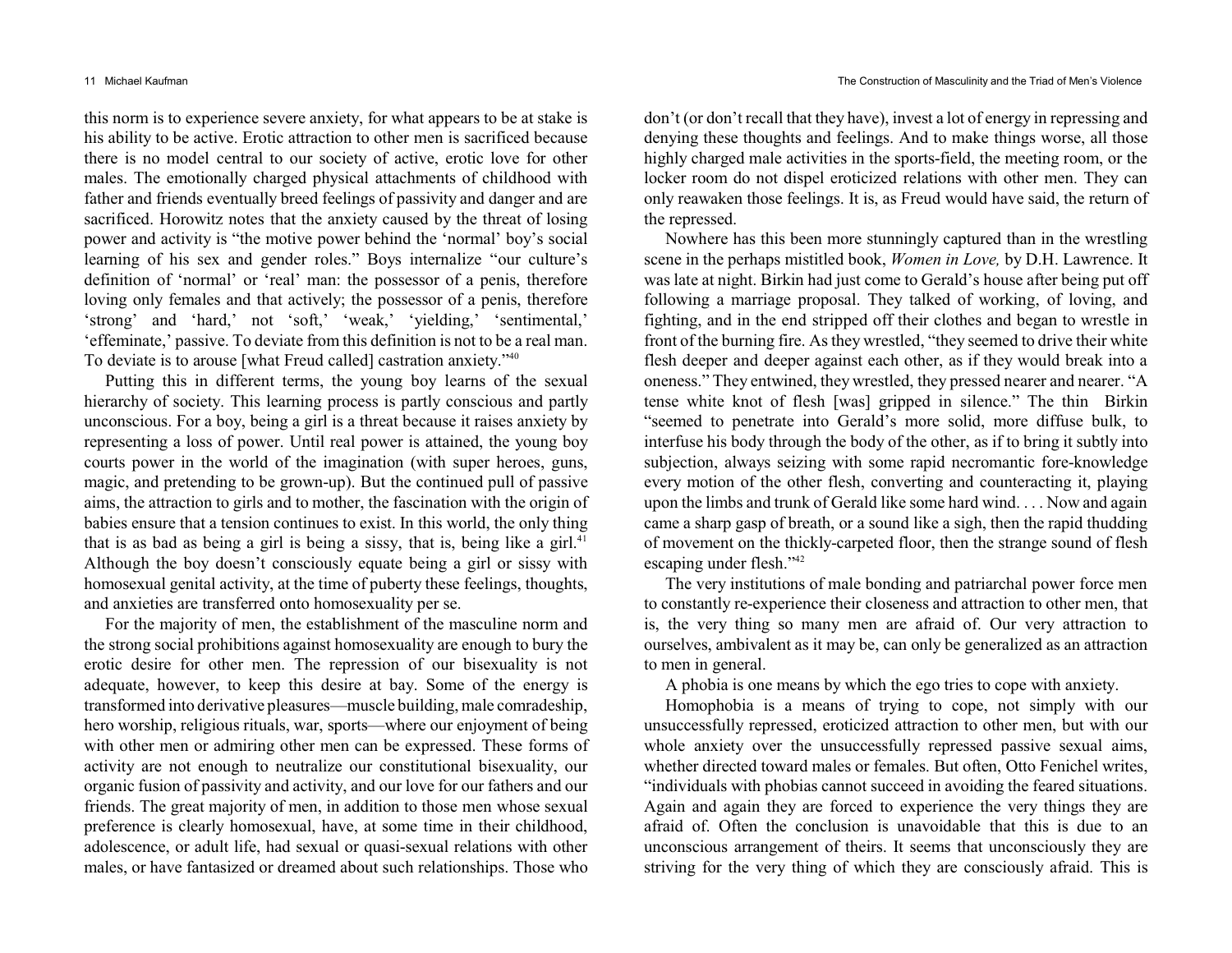understandable because the feared situations originally were instinctual aims. It is a kind of 'return of the repressed.'" <sup>43</sup>

In the case of homophobia, it is not merely a matter of an individual phobia, although the strength of homophobia varies from individual to individual. It is a socially constructed phobia that is essential for the imposition and maintenance of masculinity. A key expression of homophobia is the obsessive denial of homosexual attraction; this denial is expressed as violence against other men. Or to put it differently, men's violence against other men is one of the chief means through which patriarchal society simultaneously expresses and discharges the attraction of men to other men. $44$ 

The specific ways that homophobia and men's violence toward other men are acted out varies from man to man, society to society, and class to class. The great amount of *directly expressed* violence and violent homophobia among some groups of working class youth would be well worth analyzing to give clues to the relation of class and gender.

This corner of the triad of men's violence interacts with and reinforces violence against women. This corner contains part of the logic of surplus aggression. Here we begin to explain the tendency of many men to use force as a means of simultaneously hiding and expressing their feelings. At the same time the fear of other men in Particular the fear of weakness and passivity in relation to other men helps create our strong dependence on women for meeting our emotional needs and for emotional discharge. In a surplus-repressive patriarchal and class society, large amounts of anxiety and hostility are built up, ready to be discharged. But the fear of one's emotions and the fear of losing control mean that discharge only takes place in a safe situation. For many men that safety is provided by a relationship with a woman where the commitment of one's friend or lover creates the sense of security. What is more, because it is a relationship with a woman, it unconsciously resonates with that first great passive relation of the boy with his mother. But in this situation and in other acts of men's violence against women, there is also the security of interaction with someone who does not represent a psychic threat, who is less socially powerful, probably less physically powerful, and who is herself operating within a pattern of surplus passivity. And finally, given the fragility of masculine identity and the inner tension of what it means to be masculine, the ultimate acknowledgment of one's masculinity is in our power over women. This power can be expressed in many ways. Violence is one of them.

### *Violence Against Oneself*

When I speak of a man's violence against himself. I am thinking of the very structure of the masculine ego. The formation of an ego on an edifice of surplus repression and surplus aggression is the building of a precarious structure of internalized violence. The continual conscious and unconscious blocking and denial of passivity and all the emotions and feelings men associate with passivity—fear, pain, sadness, embarrassment—is a denial of part of what we are. The constant psychological and behavioral vigilance against passivity and its derivatives is a perpetual act of violence against oneself.

The denial and blocking of a whole range of human emotions and capacities are compounded by the blocking of avenues of discharge. The discharge of fear, hurt, and sadness, for example (through crying or trembling), is necessary because these painful emotions linger on even if they are not consciously felt. Men become pressure cookers. The failure to find safe avenues of emotional expression and discharge means that a whole range of emotions are transformed into anger and hostility. Part of the anger is directed at oneself in the form of guilt, self-hate, and various physiological and psychological symptoms. Part is directed at other men. Part of it is directed at women. By the end of this process, our distance from ourselves is so great that the very symbol of maleness is turned into an object, a thing. Men's preoccupation with genital power and pleasure combines with a desensitization of the penis. As best he can, writes Emmanuel Reynaud , a man gives it "the coldness and the hardness of metal." It becomes his tool, his weapon, his thing. "What he loses in enjoyment he hopes to compensate for in power; but if he gains an undeniable power symbol, what pleasure can he really feel with a weapon between his legs?"<sup>45</sup>

### **BEYOND MEN'S VIOLENCE**

Throughout Gabriel Garcia Marquez's *Autumn of the Patriarch,* the ageless dictator stalked his palace, his elephantine feet dragging for- ever on endless corridors that reeked of corruption. There was no escape from the world of terror, misery, and decay that he himself had created. His tragedy was that he was "condemned forever to live breathing the same air which asphyxiated him." $46$  As men, are we similarly condemned, or is there a road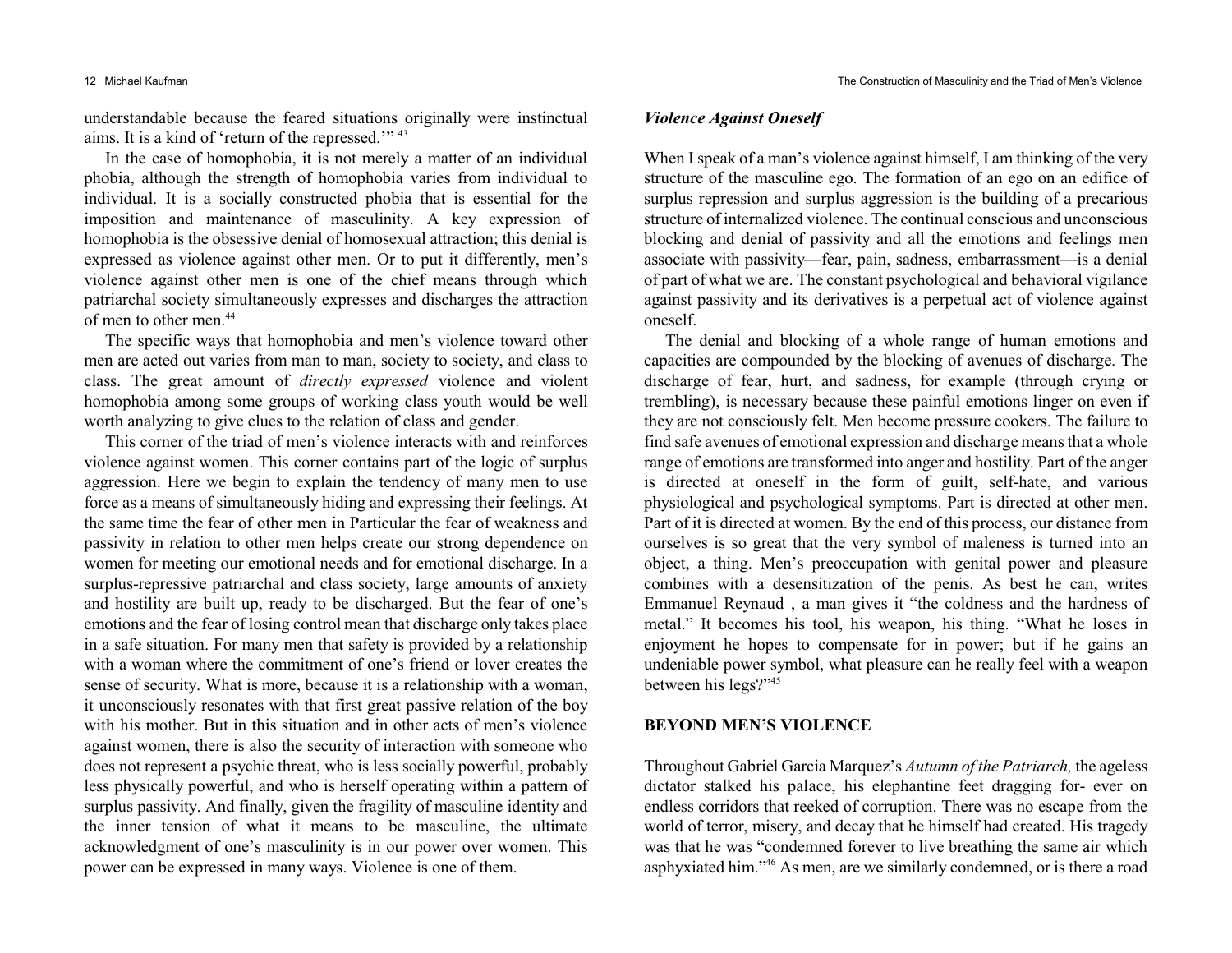of escape from the triad of men's violence and the precarious structures of masculinity that we ourselves recreate at our peril and that of women , children, and the world?

Prescribing a set of behavioral or legal changes to combat men's violence against women is obviously not enough. Even as more and more men are convinced there is a problem, this realization does not touch the unconscious structures of masculinity. Any man who is sympathetic to feminism is aware of the painful contradiction between his conscious views and his deeper emotions and feelings.

The analysis in this article suggests that men and women must address each corner of the triad of men's violence and the socioeconomic, psychosexual orders on which they stand. Or to put it more strongly, it is impossible to deal successfully with any one corner of this triad in isolation from the others.

The social context that nurtures men's violence and the relation between socioeconomic transformation and the end of patriarchy have been major themes of socialist feminist thought. This framework, though it is not without controversy and unresolved problems, is one I accept. Patriarchy and systems of authoritarianism and class domination feed on each other. Speaking of the relation of capitalism and the oppression of women, Michele Barrett says that male-female divisions "are systematically embedded in the structure and texture of capitalist social relations ... and they play an important part in the political and ideological stability of this society. They are constitutive of our subjectivity as well as. in part, of capitalist political and cultural hegemony. They are interwoven into a fundamental relationship between the wage-labour system and the organization of domestic life and it is impossible to imagine that they could be extracted from the relations of production and reproduction of capitalism without a massive transformation of those relations taking place."<sup>47</sup>

Radical socioeconomic and political change is a requirement for the end of men's violence. But organizing for macrosocial change is not enough to solve the problem of men's violence, not only because the problem is so pressing here and now, but because the continued existence of masculinity and surplus aggressiveness works against the fundamental macrosocial change we desire.

The many manifestations of violence against women have been an important focus of feminists. Women's campaigns and public education against rape, battering, sexual harassment, and more generally for control

by women of their bodies are a key to challenging men's violence. Support by men, not only for the struggles waged by women, but in our own workplaces and among our friends is an important part of the struggle. There are many possible avenues for work by men among men. These include: forming counselling groups and support services for battering men (as in now happening in different cities in North America); championing the inclusion of clauses on sexual harassment in collective agreements and in the constitutions or by-laws of our trade unions, associations, schools, and political parties; raising money, campaigning for government funding, and finding other means of support for rape crisis centers and shelters for battered women; speaking out against violent and sexist pornography; building neighborhood campaigns on wife and child abuse; and personally refusing to collude with the sexism of our workmates, colleagues, and friends. The latter is perhaps the most difficult of all and requires patience, humor, and support from other men who are challenging sexism.

But because men's violence against women is inseparable from the other two corners of the triad of men's violence, solutions are very complex and difficult. Ideological changes and an awareness of problems are important but insufficient. While we can envisage changes in our child-rearing arrangements (which in turn would require radical economic changes) lasting solutions have to go far deeper. Only the development of nonsurplus-repressive societies (whatever these might look like) will allow for the greater expression of human needs and, along with attacks on patriarchy per se, will reduce the split between active and passive psychological aims.<sup>48</sup>

The process of achieving these long-term goals contains many elements of economic, social, political, and psychological change each of which requires a fundamental transformation ofsociety. Such a transformation will not be created by an amalgam of changed individuals; but there *is* a relationship between personal change and our ability to construct organizational, political, and economic alternatives that will be able to mount a successful challenge to the status quo.

One avenue of personal struggle that is being engaged in by an increasing number of men has been the formation of men's support groups. Some groups focus on consciousness raising, but most groups stress the importance of men talking about their feelings, their relations with other men and with women, and any number of problems in their lives. At times these groups have been criticized by some antisexist men as yet another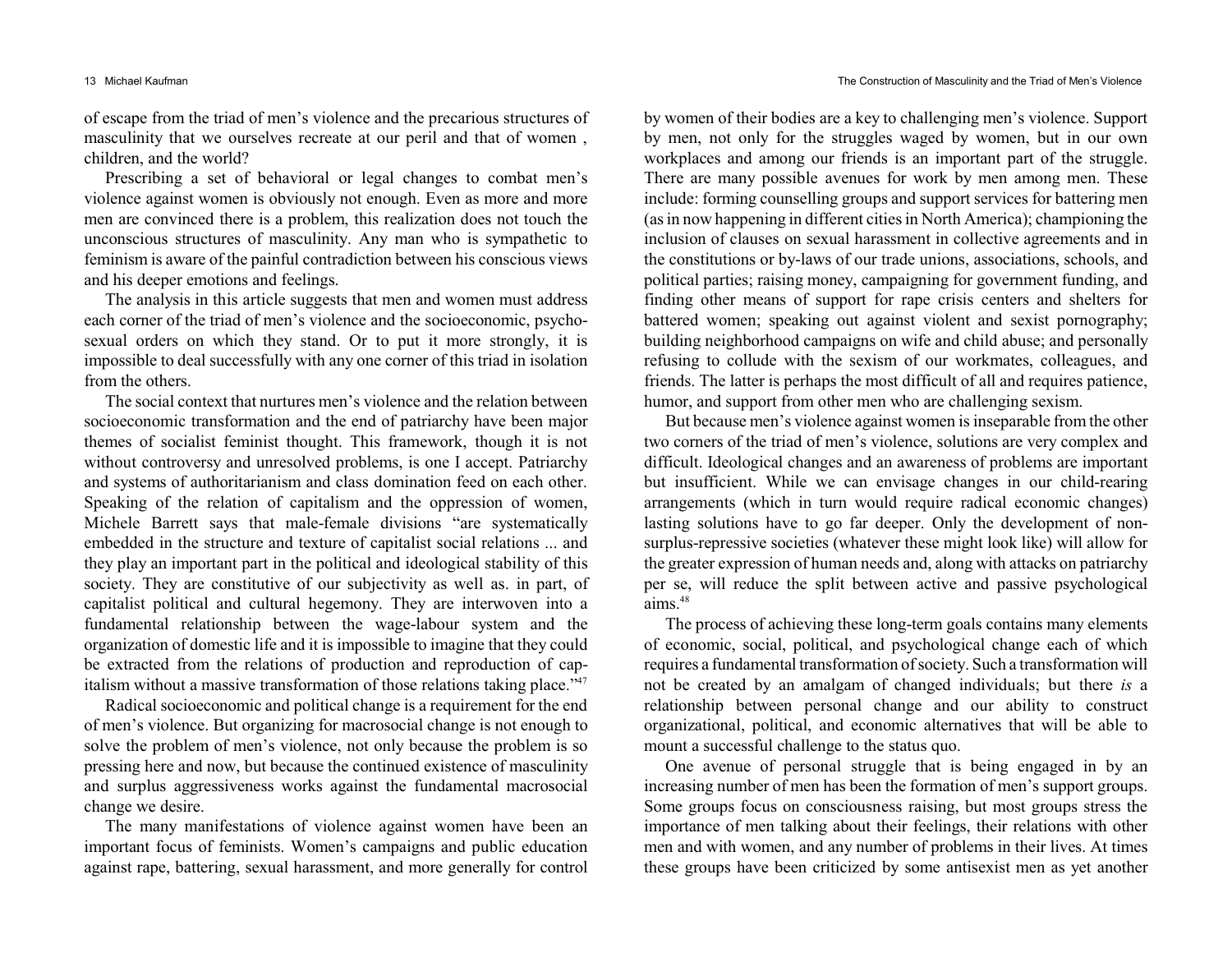place for men to collude against women. The alternatives put forward are groups whose primary focus is either support for struggles led by women or the organization of direct, antisexist campaigns among men. These activities are very important, but so too is the development of new support structures among men. And these structures must go beyond the traditional form of consciousness raising.

Consciousness raising usually focuses on manifestations of the oppression of women and on the oppressive behavior of men. But as we have seen, masculinity is more than the sum total of oppressive forms of behavior. It is deeply and unconsciously embedded in the structure of our egos and superegos; it is what we have become. An awareness of oppressive behavior is important, but too often it only leads to guilt about being a man. Guilt is a profoundly conservative emotion and as such is not particularly useful for bringing about change. From a position of insecurity and guilt, people do not change or inspire others to change. After all, insecurity about one's male credentials played an important part in the individual acquisition of masculinity and men's violence in the first place.

There is a need to promote the personal strength and security necessary to allow men to make more fundamental personal changes and to confront sexism and heterosexism in society at large. Support groups usually allow men to talk about our feelings, how we too have been hurt growing up in a surplus-repressive society, and how we, in turn, act at times in an oppressive manner. We begin to see the connections between painful and frustrating experiences in our own lives and related forms of oppressive behavior. As Sheila Rowbotham notes, "the exploration of the internal areas of consciousness is a political necessity for us."<sup>49</sup>

Talking among men is a major step, but it is still operating within the acceptable limits of what men like to think of as rational behavior. Deep barriers and fears remain even when we can begin to recognize them. As well as talking, men need to encourage direct expression of emotions—grief, anger, rage, hurt, love—within these groups and the physical closeness that has been blocked by the repression of passive aims, by social prohibition, and by our own superegos and sense of what is right. This discharge of emotions has many functions and outcomes: like all forms of emotional and physical discharge it lowers the tension within the human system and reduces the likelihood of a spontaneous discharge of emotions through outer- or inner-directed violence.

But the expression of emotions is not an end in itself; in this context it

is a means to an end. Stifling the emotions connected with feelings of hurt and pain acts as a sort of glue that allows the original repression to remain. Emotional discharge, in a situation of support and encouragement, helps unglue the ego structures that require us to operate in patterned, phobic, oppressive, and surplus-aggressive forms. In a sense it loosens up the repressive structures and allows us fresh insight into ourselves and our past. But if this emotional discharge happens in isolation or against an unwitting victim, it only reinforces the feelings of being powerless, out of control, or a person who must obsessively control others. Only in situations that contradict these feelings—that is, with the support, affection, encouragement, and backing of other men who experience similar feelings— does the basis for change exist. *50*

The encouragement of emotional discharge and open dialogue among men also enhances the safety we begin to feel among each other and in turn helps us to tackle obsessive, even if unconscious, fear of other men. This unconscious fear and lack of safety are the experience of most heterosexual men throughout their lives. The pattern for homosexual men differs, but growing up and living in a heterosexist, patriarchal culture implants similar fears, even if one's adult reality is different,

Receiving emotional support and attention from a group of men is a major contradiction to experiences of distance, caution, fear, and neglect from other men. This contradiction is the mechanism that allows further discharge, emotional change, and more safety. Safety among even a small group of our brothers gives us greater safety and strength among men as a whole. This gives us the confidence and sense of personal power to confront sexism and homophobia in all its various manifestations. In a sense, this allows us each to be a model of a strong, powerful man who does not need to operate in an oppressive and violent fashion in relation to women, to other men, or to himself. And that, I hope, will play some small part in the challenge to the oppressive reality of patriarchal, authoritarian, class societies. It will be changes in our own lives inseparably intertwined with changes in society as a whole that will sever the links in the triad of men's violence.

### **NOTES**

My thanks to those who have given me comments on earlier drafts of this paper, in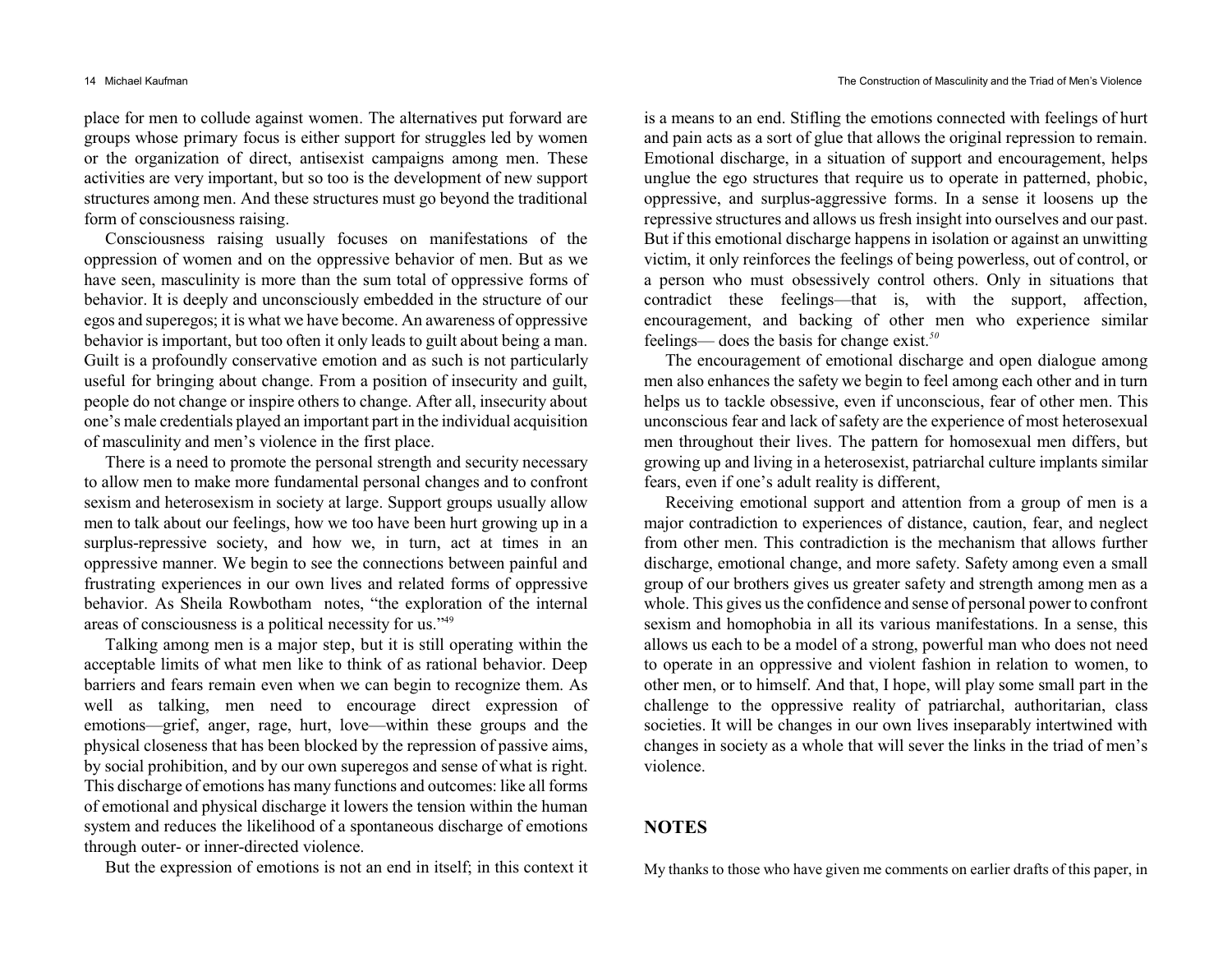particular my father, Nathan Kaufman, and Gad Horowitz. As well I extend my appreciation to the men I have worked with in various counselling situations who have helped me develop insights into the individual acquisition of violence and masculinity.

1. Herbert Marcuse, *Eros and Civilization* (Boston: Beacon Press, 1975; NewYork: Vintage, 1962); Gad Horowitz, *Repression* (Toronto: University ofToronto Press, 1977).

2. Part of Freud's wisdom was to recognize that, although the engendered psychology of the individual was the product of the maturation of the individual within an evolving social environment, the body was in the last analysis the subject and the object of our desires.

3. Michele Barrett and Mary Mcintosh, *The Anti-Social Family* (London: Verso/New Left Books, 1982), 107.

4. See the critical remarks on biological determinism by Carmen Schifellite elsewhere in this volume.

5. On the range of societies, see the article by Richard Lee and Richard Daly in this volume.

6. Susan Brownmiller, *Against Our Will:Men, Women and Rape* (New York: Bantam Books, 1976), 6.

7. Alice Echols, "The New Feminism ofYin and Yang" in Ann Snitow *et al,* eds., *Power of Desire* (New York: Monthly Review Press, 1983) 439-59; and Alice Echols, "The Taming of the Id;: Feminist Sexual Politics, 1968-83,"in Carol Vance, ed., *Pleasure and Danger* (London: Routledge and Kegan Paul, 1984), 50-72. The two articles are essentially the same.

8. Aime Cesaire, *Discourse on Colonialism* (New York: Monthly Review Press, 1972), 21-2; first published in 1955 by Editions Presence Africaine.

9. C. Tunnard, *The City of Man (NewYork:* Scribner, 1953), 43. Quoted in N.O. Brown, *Life Against Death* (Middletown: Wesleyan University Press, 1959), 283. 10. This is the approach, for example, of Suzanne Steinmetz. She says that macrolevel social and economic conditions (such as poverty, unemployment, inadequate housing, and the glorification and acceptance of violence) lead to high crime rates and a tolerance of violence that in turn leads to family aggresion. See her *Cycle of Violence* (New York: Praeger, 1977), 30.

11. Juliet Mitchell, *Psychoanalysis and Feminism* (NewYork: Vintage, 1975), 362. 12. Joseph Conrad, *Lord Jim,* (New York: Bantam Books, 1981), 146; first published 1900.

13. See for example Michele Barrett's thought-provoking book, *Women's Oppression Today* (London: Verso/New Left Books, 1980), 10-19, 250-1.

14. Jessica Benjamin, "Authority and the Family Revisited: or, A World Without Fathers?", *New German Critique* (Winter 1978), 35.

15. See *ibid..* 40, for a short discussion of Adorno's and Horkheimer's *Dialectic of*

*Enlightenment.*

16. Mary O'Brien, *The Politics of Reproduction* (London: Routledge and Kegan Paul. 1981), 54-5.

17. Simone de Beauvoir, *The Second Sex* (New York: Vintage. 1974). 162; first published 1949. Dorothy Dinnerstein pursues a similar line of argument but, in line with the thesis of her book. points to mother-raised-children as the source of these ambivalent feelings toward women. See Dinnerstein, *op. cit..* especially, 109-10. 18. Sidney Jourard, "Some Lethal Aspects of the Male Role" in Joseph H. Pleck and Jack Sawyer, eds.. *Men and Masculinity* (Englewood Cliffs: Prentice-Hall, 1974), 21-9.

19. Bertolt Brecht, *Threepenn y Novel,* trans. Desmond I. Vesey (Harmondsworth: Penguin, 1965), 282.

20. Marcuse, *op. cit ..* and Horowitz, *op. cit.*

21. Barrett and Macintosh, *op. cit..* p. 29.

22. This is true not only because each socioeconomic system appears to create corresponding family forms, but because in turn, that family structure plays a large role in shaping the society's ideology. In Barrett's and Mcintosh's words, in our society a family perspective and family ideology have an "utterly hegemonic status" within society as a whole. And there is a dialectical interaction between family form and the organization of production and paid work *(ibid..* 78, 130).

23. De Beauvoir, *op. cit., passim.*

24. Sigmund Freud, *Civilization and Its Discontents* (New York: W.W. Norton , 1962), 70. 72.

25. Gayle Rubin, "The Traffic in Women: Notes on the 'Political Economy' of Sex" in Rayna R. Reiter, ed., *Toward an Anthropology of Women* (New York: Monthly Review Press, 197 5), 157-210.

26. Ken Kesey, *Sometimes a Great Notion* (New York: Bantam, 1965), 115. (One is eerily reminded of St. Augustine's statement, "Every breath I draw in is a sin." Quoted in Horowitz, *op. cit .,* 211.)

27. De Beauvoir, *op. cit.,* 367.

28. Paul Willis, *Learning to Labor* (New York: Columbia University Press, 1981), 150. And see Stan Gray's article elsewhere in this volume.

29. Andrew Tolson, *The Limits of Masculinity* (London: Tavistock, 1977), 25.

30. Simone de Beauvoir, in the *Nouvel Observateur.* Mar. I, 1976. Quoted in Diana E.H. Russell and Nicole Van de Yen, eds., *Crimes Against Women* (Millbrae, Calif.: Les Femmes, 1976), xiv.

31. Among the sources on men's violence that are useful , even if sometimes problematic, see Leonore E. Walker, *The Battered Woman* (New York: Harper Colophon, 1980); Russell and Van de Yen, *op. cit.;* Judith Lewis Herman, *Father-Daughter Incest* (Cambridge, Mass.: Harvard University Press, 1981); Suzanne K. Steinmetz, *The Cycle of Violence* (New York: Praeger, 1977); Sylvia Levine and Joseph Koenig, *Why Men* Rape(Toronto: MacMillan, 1980); Susan Brownmiller,